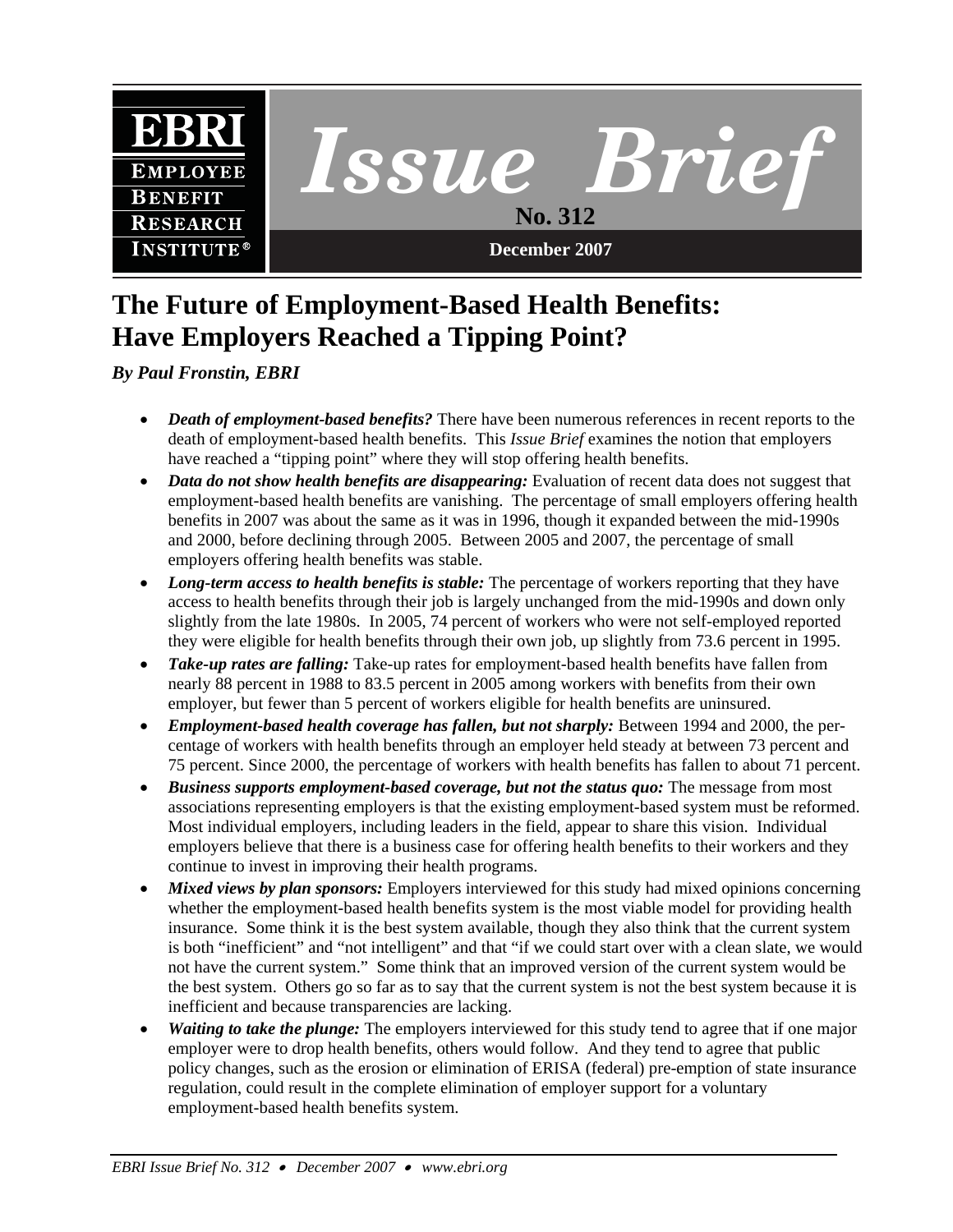Paul Fronstin is director of the Health Research and Education Program at the Employee Benefit Research Institute (EBRI). This *Issue Brief* was written with assistance from the Institute's research and editorial staffs. The author would like to thank Robert Crane, Robert Dickler, Christopher De Rosa, Dave Guilmette, Mike Langan, Jane Lassner, Jeff McGuiness, Marisa Milton, Christina Nyquist, Dallas Salisbury, Laura Tollen, Mark Ugoretz, Ray Werntz, and Steve Wetzell for reviewing an earlier version of this paper. Any views expressed in this report are those of the author and should not be ascribed to the officers, trustees, or other sponsors of EBRI, EBRI-ERF, or their staffs. Neither EBRI nor EBRI-ERF lobbies or takes positions on specific policy proposals. EBRI invites comment on this research.

Note: The electronic version of this publication was created using version 6.0 of Adobe® Acrobat.® Those having trouble opening the PDF document will need to upgrade their computer to the current version of Adobe® Reader,<sup>®</sup> which can be downloaded for free at www.adobe.com/products/acrobat/readstep2.html

## *Table of Contents*

### *Figures*

| Figure 1, Growth in Cost of Health Benefits, Worker Earnings, and Overall Inflation, 1988–2007 5 |
|--------------------------------------------------------------------------------------------------|
| Figure 2, Percentage of Employers With 3–199 Employees Offering Health Benefits, 1996–2007  5    |
| Figure 3, Worker Eligibility and Take-Up Rates for Own-Employer Health Benefits, Wage and        |
| Figure 4, Percentage of Workers, Ages 18-64, With Employment-Based Health Benefits,              |
| Figure 5, Average Monthly Premiums for Employee-Only Coverage and Family Coverage, and           |
|                                                                                                  |
| Figure 7, Distribution of Physician Office Visit Co-payments, All Plan Types, 2004-2006  9       |
|                                                                                                  |
| Figure 9, Percentage of Private Consumer Health Care Expenditures That Are Out-of-Pocket and     |
| Figure 10, Average Percentage of Premium Paid by Covered Workers for Employee-Only and Family    |
| Figure 11, Percentage of Private-Sector Establishments Offering Health Insurance to Retirees,    |
| Figure 12, Percentage of Employers With 500 or More Employees Offering Health Insurance to       |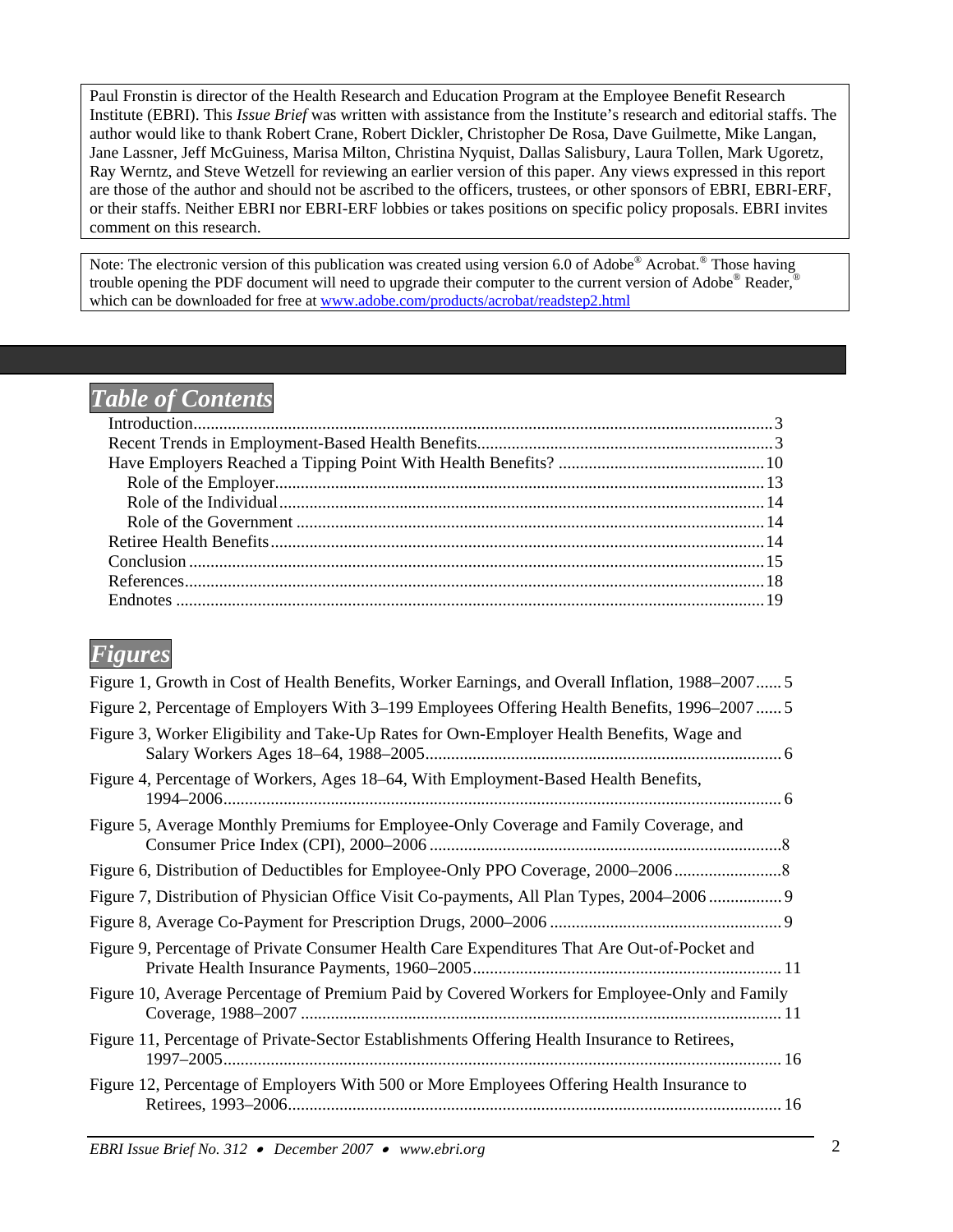## *Introduction*

 Malcolm Gladwell (2003), a best-selling author, describes reaching a "tipping point" as when something unusual becomes common, and fundamental change occurs. The question of whether the U.S. health care financing and delivery system has reached a tipping point has been asked frequently,<sup>1</sup> and in some cases is simply implied (Porter and Teisberg, 2006). A natural extension of this question applies to employers: Is the employment-based health benefits system—the primary means by which the vast majority of Americans receive health insurance coverage<sup>2</sup>—going through or *about* to go through a fundamental change that could be characterized as a tipping point?

 There have been numerous references to the death of employment-based health benefits. The employment-based system of providing health benefits has been described as follows: "vanishing,"3 "failing,"<sup>4</sup> "[employers] are fleeing the system,"<sup>5</sup> "employer-based health care is ending. It is dying in front of our very eyes."<sup>6</sup> "Employer-based health coverage is melting away like a popsicle on the summer sidewalk."<sup>7</sup> Furthermore, while some organizations and policymakers do not go so far as to say that employment-based health benefits are dying, vanishing, or have reached a tipping point, they promote policies that would effectively end employment-based health benefits as we know them (Fronstin and Salisbury, 2007).<sup>8</sup> The various presidential candidates have proposals for reforming the health care system, and proposals from both sides of the aisle could directly or indirectly erode or even end employment-based health benefits.<sup>9</sup>

 Whether employers have reached a tipping point with health benefits may depend on the definition of a tipping point. The quotes above would suggest that employers have reached a threshold in the sense that the employment-based health benefits system is going to cease to exist. Alternatively, the tipping point could be described as the point at which employers decide to become much more proactive in controlling health costs through every vehicle possible in order to "redefine" what is meant by an employment-based health benefits system. This would include changes to current benefit programs as well as public policy proposals that would allow employers to operate programs in different ways than they have been doing.

 In both cases, questions are being asked regarding whether the current system is unsustainable without fundamental reform and what changes are needed in order to shore up and strengthen the employment-based health benefits system. Questions are also being asked with respect to the role of employers, individuals, insurers, providers of health care services, and the government.

 This *Issue Brief* examines the notion that employers have reached a tipping point over health costs and will cease offering health care benefits to their workers. In the end, an evaluation of recent data does not suggest that the end of employment-based health benefits is upon us. However, the message from some associations representing employers is that the existing employment-based system must be reformed because the status quo is unsustainable. Some individual employers, including leaders in the field, appear to share this new vision. However, many individual employers believe that there is a business case for offering health benefits to their workers, and they continue to invest substantial amounts of money in their health programs. They also tend to agree that if one major employer were to drop health benefits, others would follow. And they tend to agree that public policy changes, such as the erosion or elimination of ERISA (federal) preemption of state insurance regulation, *could* mean the end of voluntary employment-based health benefits.<sup>10</sup>

 The first section of this report examines recent trends in health benefits. It then discusses whether employers have reached a tipping point with health benefits. This is followed by a discussion of what is driving employers to a tipping point with respect to retiree health benefits.

## *Recent Trends in Employment-Based Health Benefits*

 Are employment-based health benefits vanishing? The question of whether employers have reached a tipping point is driven by the rising cost of providing health benefits to workers. Between 2000 and 2007, the cost of providing health benefits doubled, while workers' wages and overall inflation increased only 25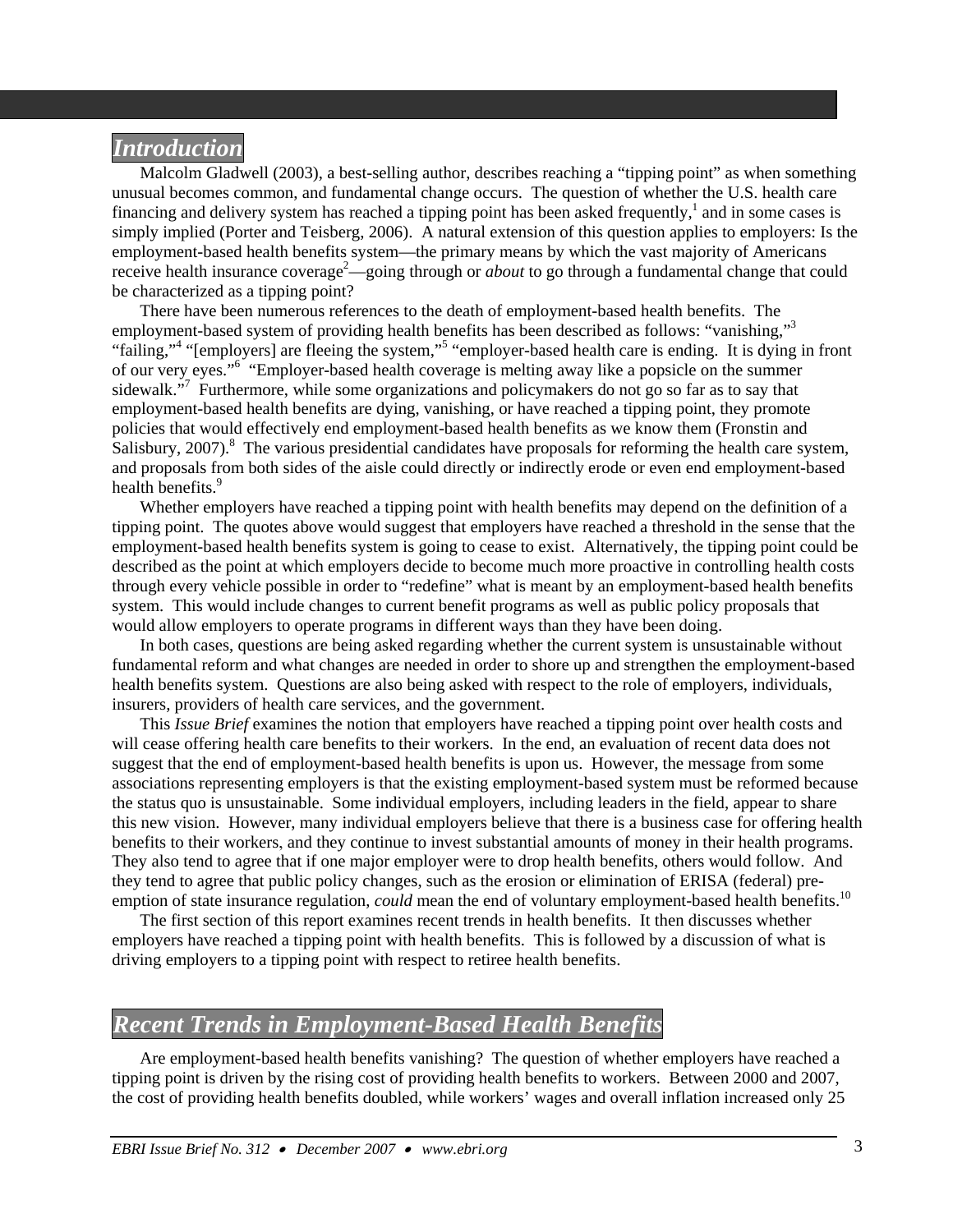and 21 percent, respectively (calculated from Figure 1). While the growth rate in the cost of providing health benefits fell between 2003 and 2007 from 13.9 percent to 6.1 percent (Figure 1), growth in the cost of providing health benefits to workers continues to run double the growth in workers' earnings and is also double the rate of overall inflation. This section addresses the question of whether the employment-based system is vanishing. Whether employers have reached a tipping point is a different kind of question that will be addressed in the next section.

 Despite the continued rising cost of providing health benefits to workers relative to workers' earnings and overall inflation, an examination of recent history suggests that the employment-based system is not vanishing, although there has been some erosion in the availability of health insurance through smaller employers. In fact, the percentage of small employers offering health benefits in 2007 was about the same as it was in 1996. In 2000, 68 percent of employers with fewer than 200 employees offered health benefits (Figure 2). By 2005, only 59 percent offered it. Between 2005 and 2007, the percentage of small employers offering health benefits was stable. The erosion in availability among small employers between 2000 and 2005 followed an expansion in availability of health benefits that occurred between 1996 and 2000.

 While there has been an erosion of availability of health benefits at the *small employer* level since 2000*,* the percentage of workers reporting that they *have access* to health benefits through their job is largely unchanged from the mid-1990s and down only slightly from the late-1980s. In 2005, 74 percent of workers who were not self-employed reported that they were eligible for health benefits through their own job, up slightly from 73.6 percent in 1995, but down from 77.8 percent in 1988 (Figure 3). And while *take-up rates* for employment-based health benefits have fallen from nearly 88 percent in 1988 to 83.5 percent in 2005, fewer than 5 percent of workers who are eligible for health benefits from their own employer but decline them are uninsured, as most workers who decline coverage do so because they have coverage from another source (Fronstin, 2007).

 In terms of whether workers *have* health insurance coverage, for the most part, the percentage of workers with coverage either from their own employer or from someone else's employer has been remarkably stable, considering what has happened with the cost of providing health benefits and the fact that fewer small employers have offered coverage since 2000. Between 1994 and 2000, the percentage of workers with health benefits through an employer held steady at between 73 percent and 75 percent (Figure 4). Since 2000, the percentage of workers with health benefits has fallen to about 71 percent. While a 4 percentage point drop in the number of workers with health benefits may be significant, it does not imply that these benefits are vanishing.

 Another way to examine whether employment-based health benefits are vanishing is to look at trends in the benefits package. While workers and their families continue to have coverage, if the composition of that coverage is eroding, it might be concluded that benefits are vanishing.

 Workers are definitely paying more for health benefits today than they were in 2000. Premiums for employee-only coverage increased from \$28 to \$52 per month between 2000 and 2006, an 86 percent increase, and family coverage premiums increased from \$138 to \$248 per month, an 80 percent increase (Figure 5). In contrast, the consumer price index (CPI) increased by 17 percent between 2000 and 2006. While premiums have increased more than four times the rate of inflation, it cannot be concluded that, because workers are paying more, their health benefits are at least as comprehensive as they used to be. In order to determine whether health benefits are vanishing, it is necessary also to look at the services that are covered by the benefits package and the cost of obtaining those services when needed.

 Worker cost-sharing for health care services *has* been increasing and *has* been outpacing overall inflation. Between 2000 and 2006, the percentage of workers in a preferred provider organization (PPO) with a deductible of at least \$500 increased from 14 percent to 38 percent (Figure 6) and the percentage of workers with an office visit co-payment of at least \$20 increased from 39 percent to 53 percent (Figure 7). Overall, the average deductible among workers with employee-only coverage in a PPO increased from \$187 in 2000 to \$327 in 2006, an increase of 75 percent, compared with the 17 percent increase in the CPI as mentioned above.<sup>11</sup> Co-payments for prescription drugs have also increased at a rate outpacing inflation. For example, between 2000 and 2006, the average co-payment for brand name (preferred) drugs on the formulary increased from \$13 to \$24, an 85 percent increase, while the average co-payment for nonformulary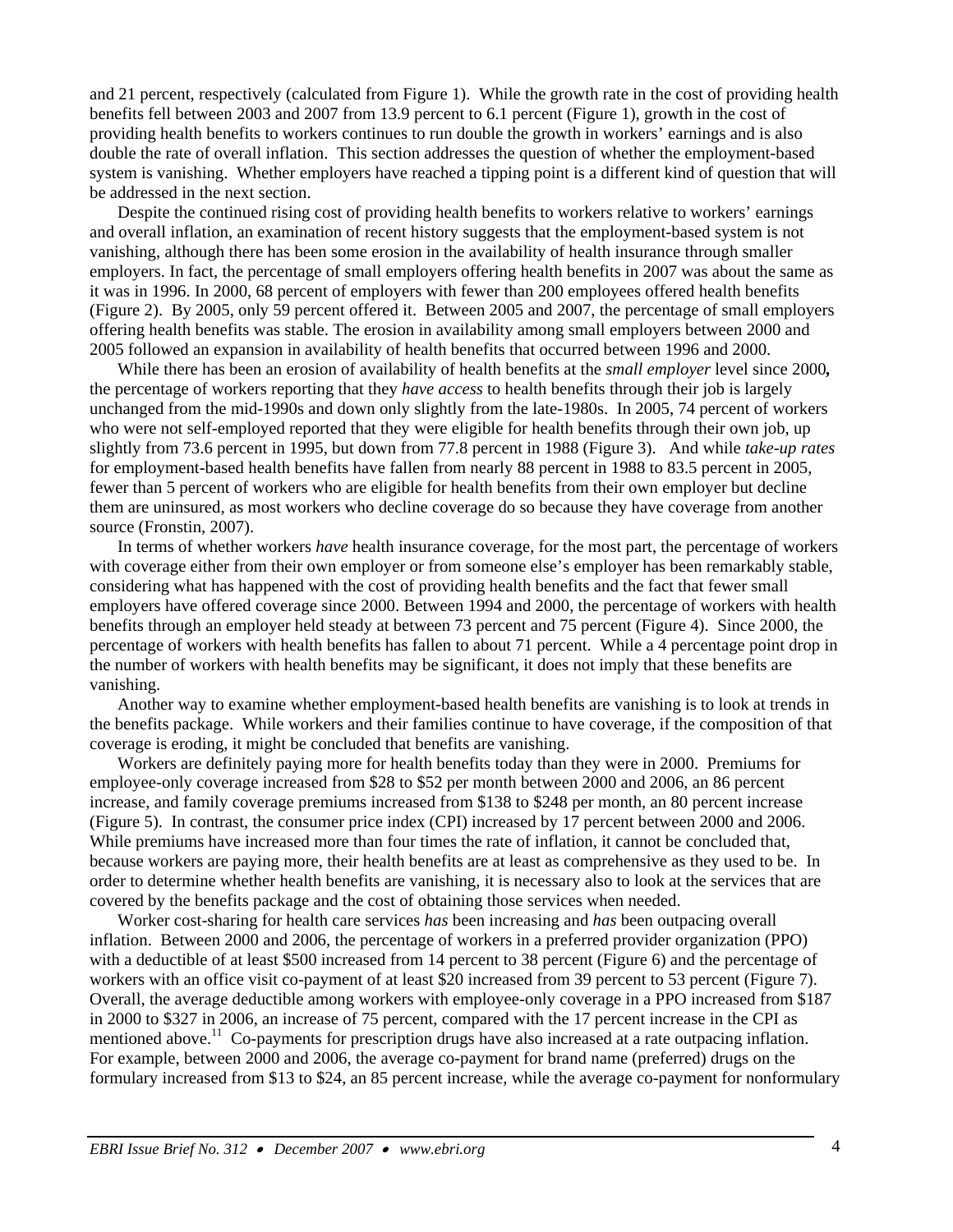



*EBRI Issue Brief No. 312 • December 2007 • www.ebri.org* 5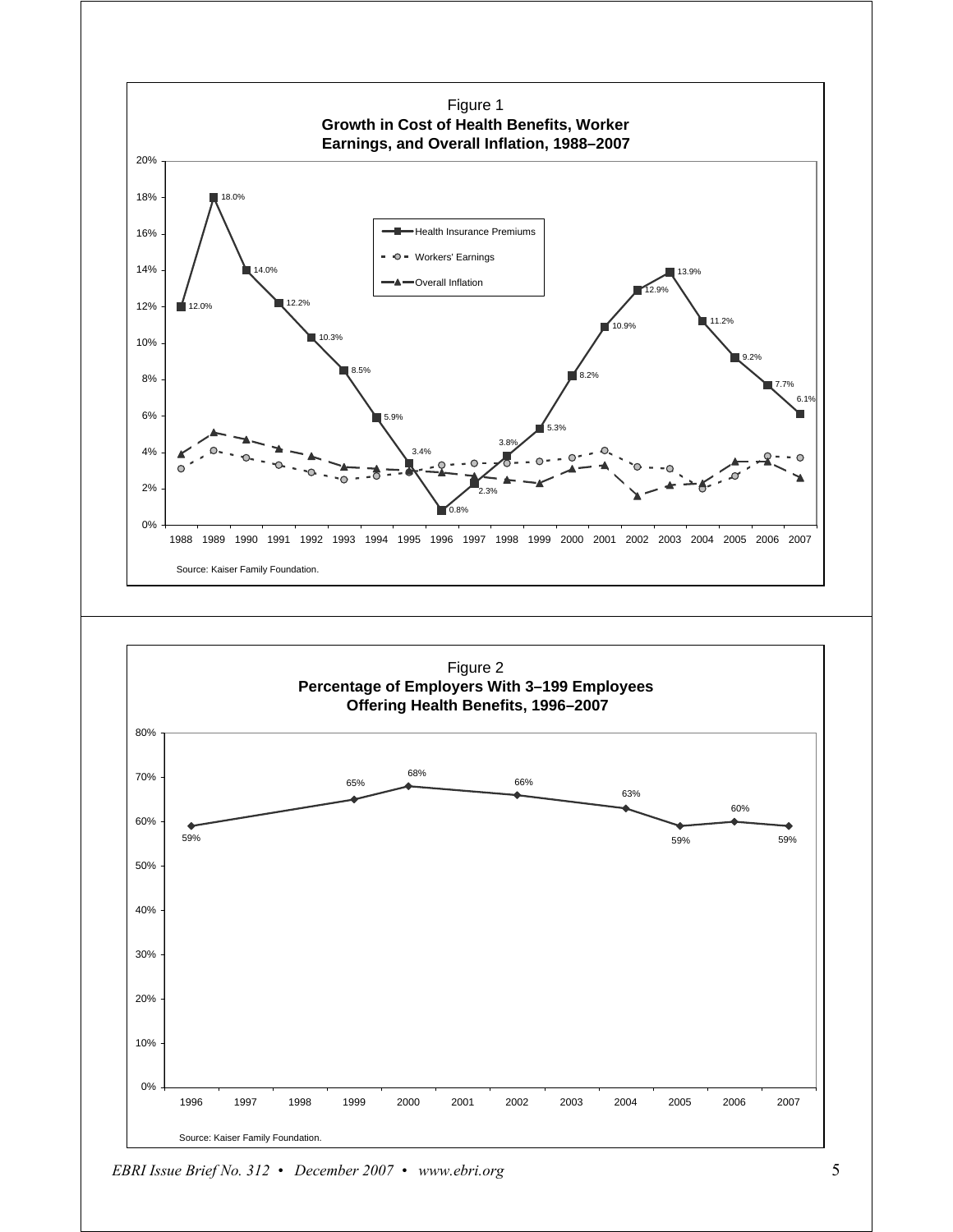



*EBRI Issue Brief No. 312 • December 2007 • www.ebri.org* 6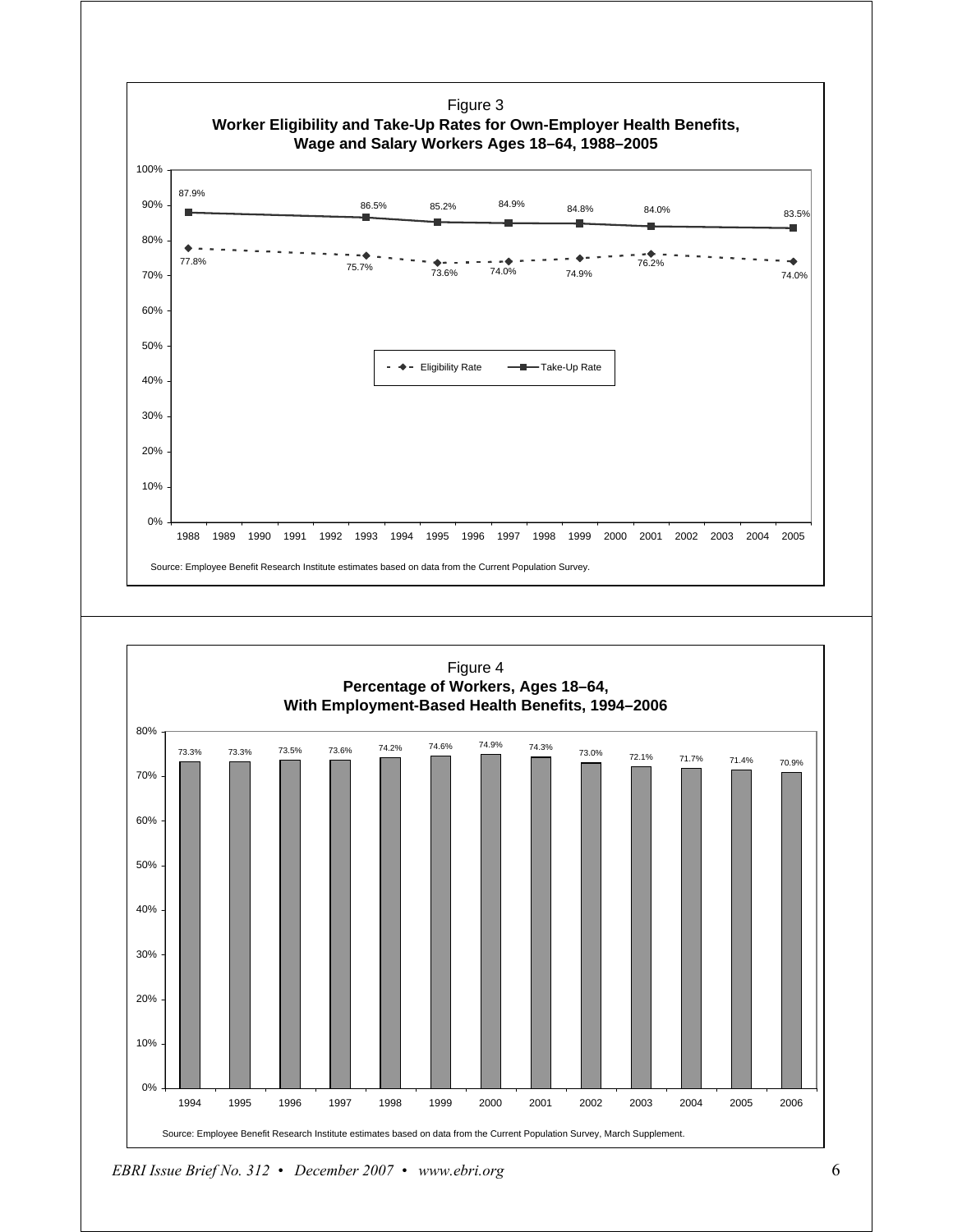(nonpreferred) brand name drugs increased 124 percent (Figure 8). The average co-payment for generic drugs also increased faster than inflation, up 57 percent between 2000 and 2006.

 Despite the fact that more workers are subject to higher deductible and co-payments, the percentage of consumer health care expenses paid out-of-pocket is at an all-time low. In the mid-1990s, more than 30 percent of consumer health care expenses were paid out of pocket (Figure 9**).** By 2005, out-of-pocket spending as a percentage of total consumer spending was down to 26 percent. Furthermore, the percentage of the premium paid by employees for employee-only coverage is down from the mid-1990s and is essentially unchanged for family coverage. In 1993, workers paid an average of 20 percent of the premium for employee-only coverage (Figure 10). By 2007, workers were paying 16 percent. The percentage that workers pay for family coverage has been bouncing around between 26 percent and 28 percent since 1996.

 For the most part, the percentage of the population with *access* to employment-based health benefits and the percentage *covered* by them are little changed since the mid-1990s. In addition, services covered have increased, although often with restrictions. Nevertheless, there has been erosion in the benefits package in that cost-sharing has not kept up with inflation. Hence, the employment-based health benefits system is not vanishing and is not dying. Some would go so far as to say that employment-based health benefits are "not falling off a cliff."<sup>12</sup>

 Some might posit that employers have been making major changes to health benefits in order to avoid falling off a cliff and to maintain some form of health benefits for their workers. A case in point is the movement to consumer-driven health benefits (CDHBs) (high-deductible account-based health plans such as plans with health savings accounts (HSAs) or health reimbursement arrangements (HRAs)).<sup>13</sup> On the one hand, it can be argued that moving to CDHB is simply a cost shift from employers to employees or that it is intentionally pushing employment-based health benefits toward the cliff. On the other hand, the movement to CDHB can be seen as a response by employers to maintain some form of health benefits for workers in the face of the ever-increasing costs of providing these benefits.

 Regardless of one's point of view on CDHB, some employers are investing resources in efforts to improve or shore up employment-based health benefits. In other words, employers are moving more toward consumerism, of which CDHBs are only one part. Most efforts around increased consumerism involve attempts to bring more "transparency" to the health care system (regarding health care quality and costs) so that workers and their families can make informed health care decisions.

 For example, in 1998 a group of large employers formed The Leap Frog Group in an effort to improve the quality and affordability of the health care that they purchase.<sup>14</sup> In 2001, employers formed what is now known as the Consumer-Purchaser Disclosure Project in order to report health care provider quality measures.15 Today, the group is composed of not only employers but also consumer groups and organized labor. The HR Policy Association recently formed a coalition to bring greater transparency to the way employers purchase pharmaceutical benefits. The coalition uses a comprehensive certification process to identify pharmacy benefit managers (PBMs) willing to meet its transparency standards.<sup>16</sup> Employers are also working with health care providers, insurers, and the federal government to determine how to most effectively and efficiently improve performance measurement, data aggregation, and reporting in all areas of physician practices.<sup>17</sup>

 While employers do continue to offer benefits to workers, and while erosion in the benefits package has been modest, and while employers continue to invest in strengthening and improving health benefits, it must be acknowledged that there are very real issues with the employment-based system. The current employment-based system has distinct advantages over other alternatives, but de-linking health insurance from employment might address the shortcomings (Fronstin and Salisbury, 2007).

 For example, health insurance is not portable from job to job—i.e., workers can rarely continue to participate in the same health plan when they change jobs. Health insurance is an incentive for workers to stay in their jobs. In 2004, 27 percent of adults reported that they or an immediate family member had passed up a job opportunity, or stayed in a job they would have otherwise left, in order to maintain health insurance (Helman and Fronstin, 2004). The Health Insurance Portability and Accountability Act (HIPAA) addressed portability when it comes to coverage for pre-existing conditions for workers changing jobs, but changing jobs is still risky: Potential employers may not offer health benefits, the benefits offered may be less comprehensive than those offered in the current job, and the benefits from the potential employer may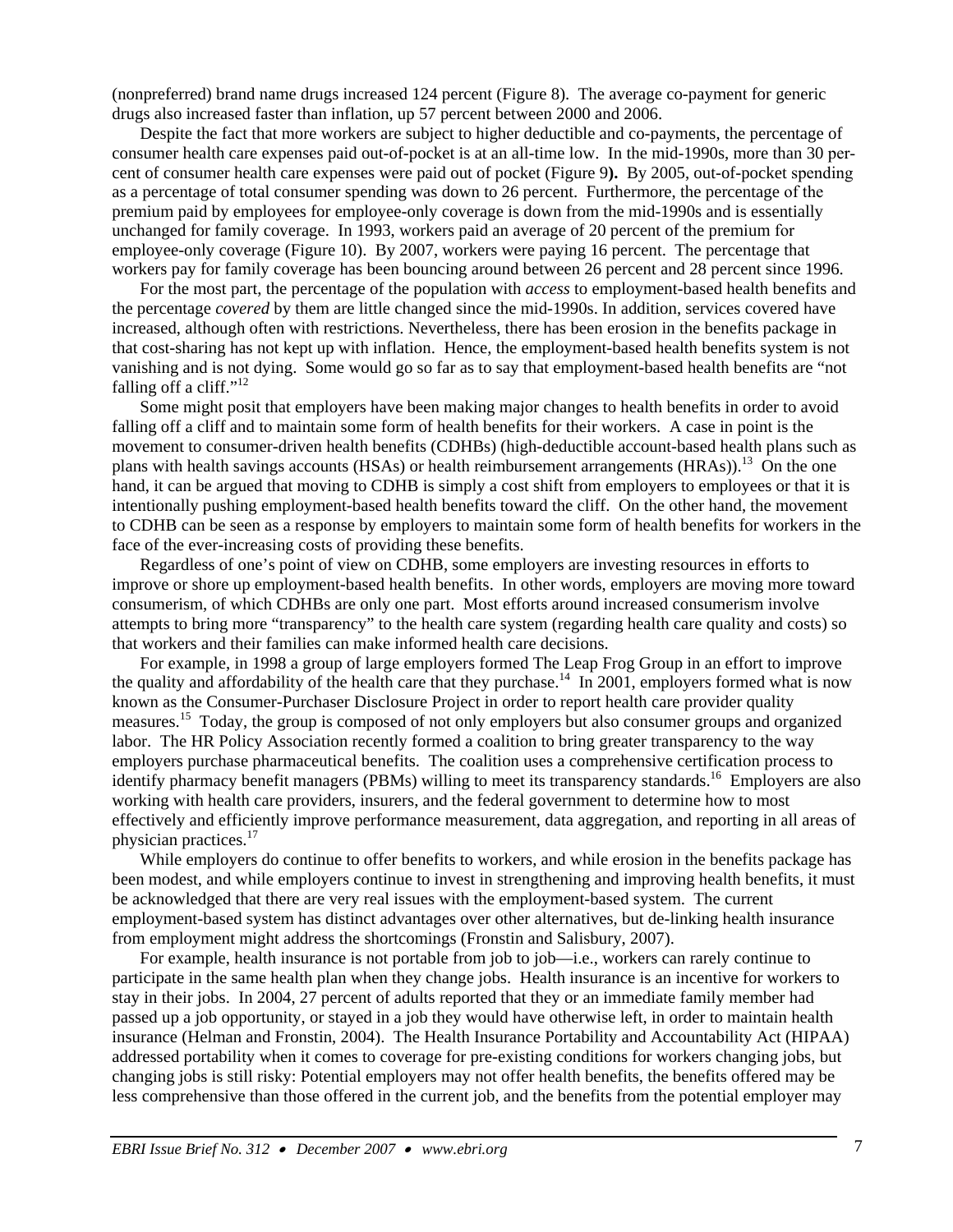

*EBRI Issue Brief No. 312 • December 2007 • www.ebri.org* 8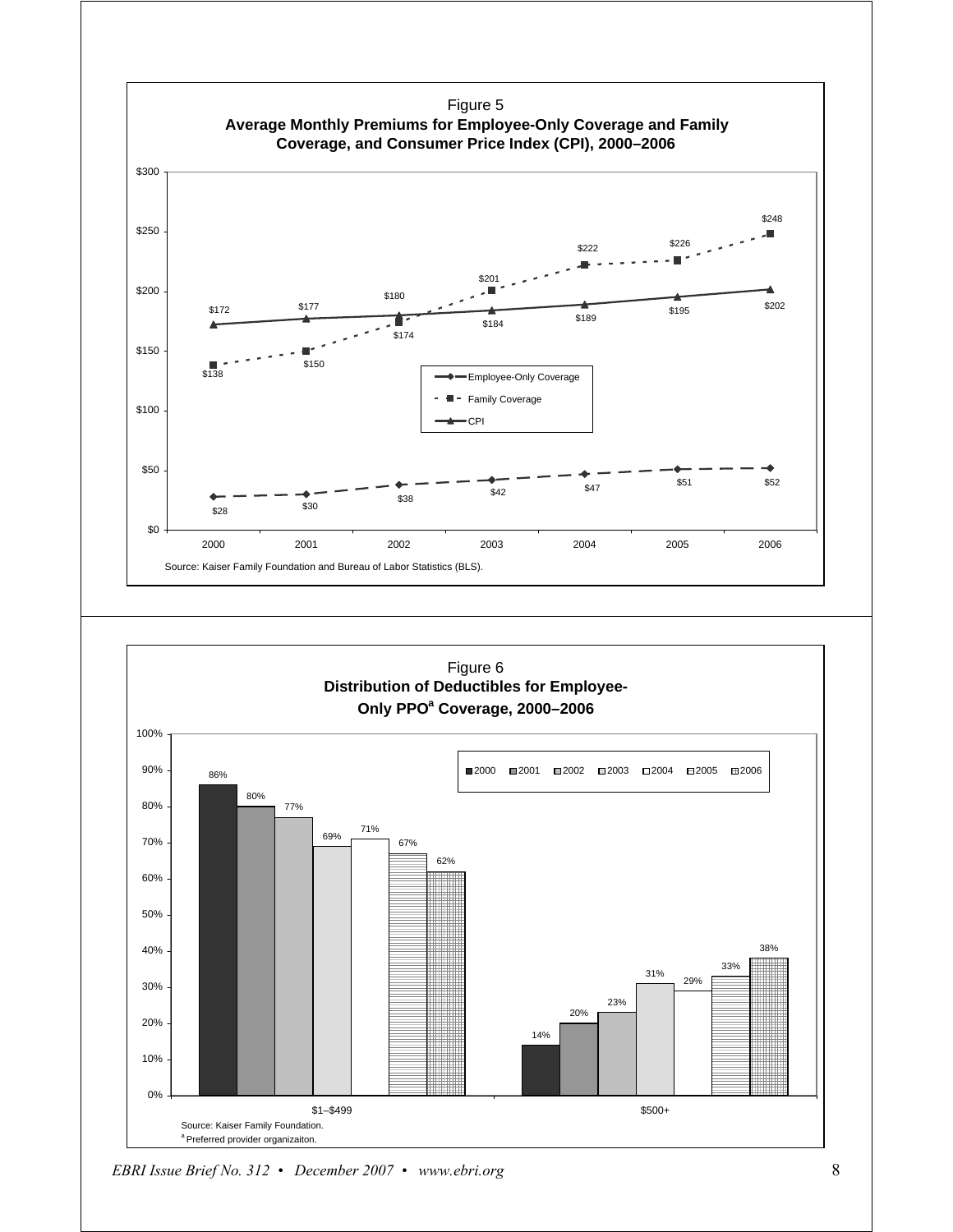



*EBRI Issue Brief No. 312 • December 2007 • www.ebri.org* 9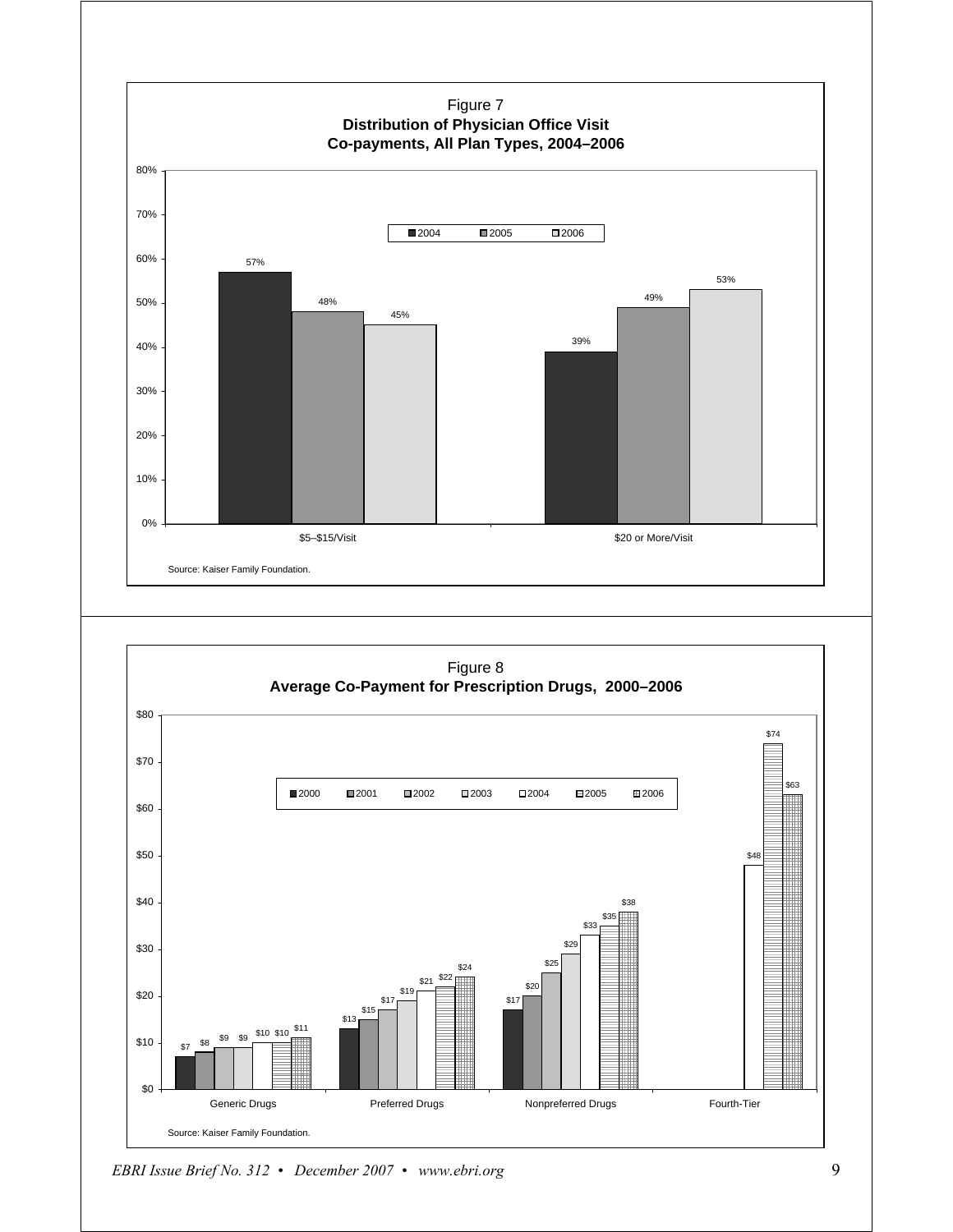cost more. And while the continuation-of-coverage provision of the Consolidated Omnibus Budget Reconciliation Act of 1985 (COBRA) requires employers with 20 or more employees to make available continued health care coverage for a specified period to employees (and/or their qualified dependents) who terminate employment for reasons other than gross misconduct, COBRA coverage is often unaffordable. COBRA beneficiaries are required to pay the full premium, and a 2 percent administrative fee, on an aftertax basis.<sup>18</sup>

 Workers do not have a lot of plan choices through the employment-based system. Roughly one-half of workers with health insurance are employed by a firm that offers only one choice of health plan.<sup>19</sup> Of the roughly one-half of workers with health insurance who are employed by a firm that offers more than one choice of health plan, this does not necessarily translate into a choice of those plans for those workers. When workers have a choice of health plans, it is typically between a health maintenance organization (HMO) and PPO from the same insurance carrier or through the same self-insured employer.

 Finally, large employers have distinct advantages over small employers when it comes to health benefits. Large employers are usually able to offer health benefits for less than it would cost small employers to offer the same benefits. Furthermore, large employers usually self-insure their health benefits, which means that those plans are exempt from potentially costly state mandates. This compounds the competitive disadvantage faced by small employers.

## *Have Employers Reached a Tipping Point With Health Benefits?*

 Despite the fact that health benefits have not "fallen off a cliff," various associations representing the interests of employers have suggested major reforms to the current system of employment-based health benefits. These initiatives indicate that employer associations are positioning themselves for the health care debate tied to a new presidency in 2009, and the prominence of the issue leading up to the 2008 election. The various associations have much in common, as all suggest that the status quo must change in the next few years. The fact that all of the proposals move significantly away from the status quo suggests that employers *have* reached a tipping point with their willingness to sustain the current employment-based health benefits system.

 The HR Policy Association, representing the chief human resource officers in the largest corporations in the United States, is currently developing a comprehensive position on health care reform. The Association's members are committed to maintaining the nation's system of employment-based health insurance *if and only if* major reforms can be achieved. Their commitment is contingent on near-term adoption of *dramatic* improvements that can help contain skyrocketing costs, improve efficiency and value, and improve overall quality.

 In November 2006, the Committee for Economic Development (CED), an organization of business leaders and educators, released its recommendations for continuing to maintain some form of an employment-based health benefits system.<sup>20</sup> After explaining in great detail why neither CDHB nor singlepayer (nationalized) options will solve the health care problems in the United States, the report discusses how the following ideas are being "oversold as solutions in themselves":

- Information technology.
- Electronic medical records.
- Pay for performance.
- Disease management.
- Evidence-based medicine.
- Tort reform.
- Tiered high performance networks.
- Transparency.

 The report then discusses the characteristics of a health care system that could respond to the country's needs.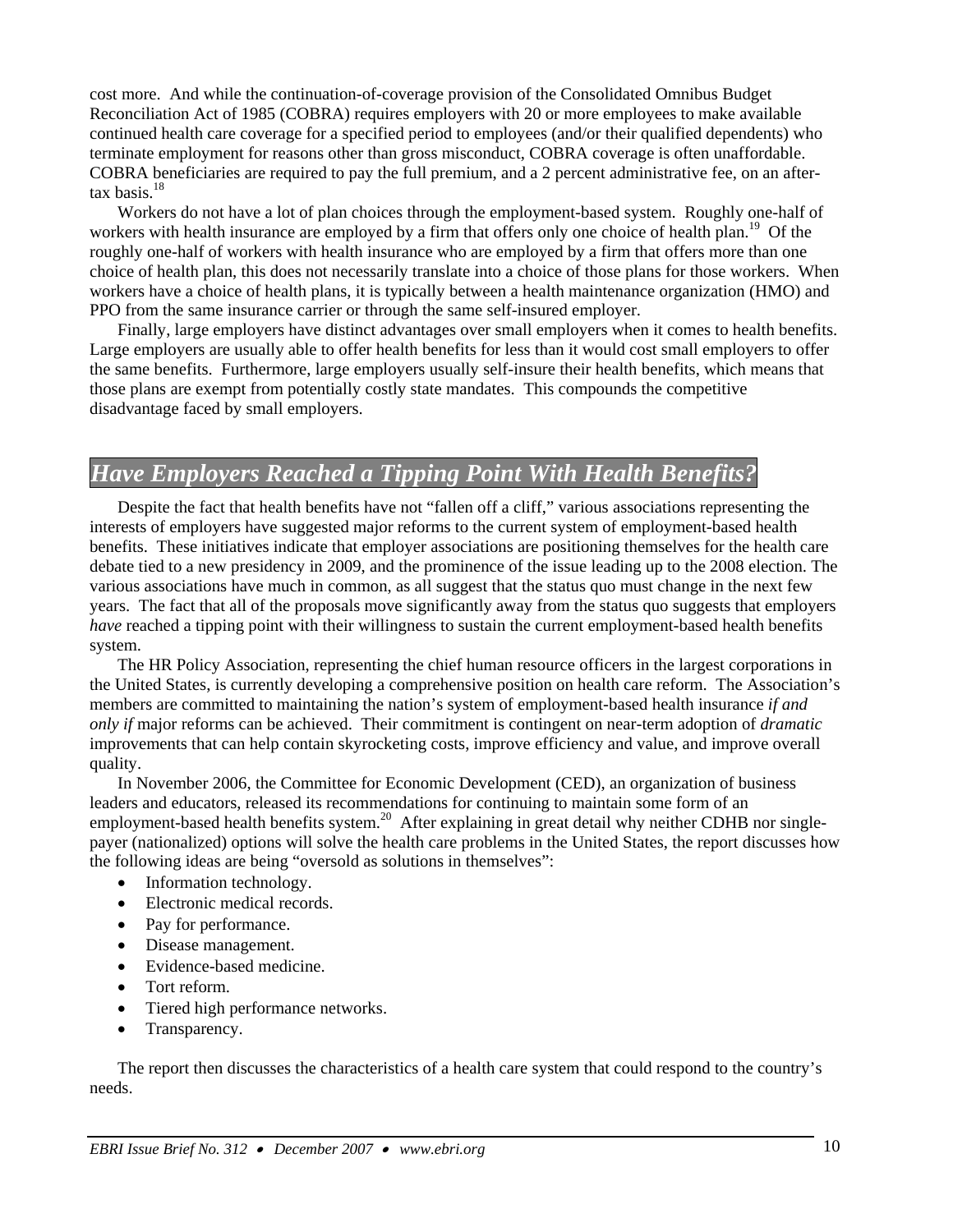

*EBRI Issue Brief No. 312 • December 2007 • www.ebri.org* 11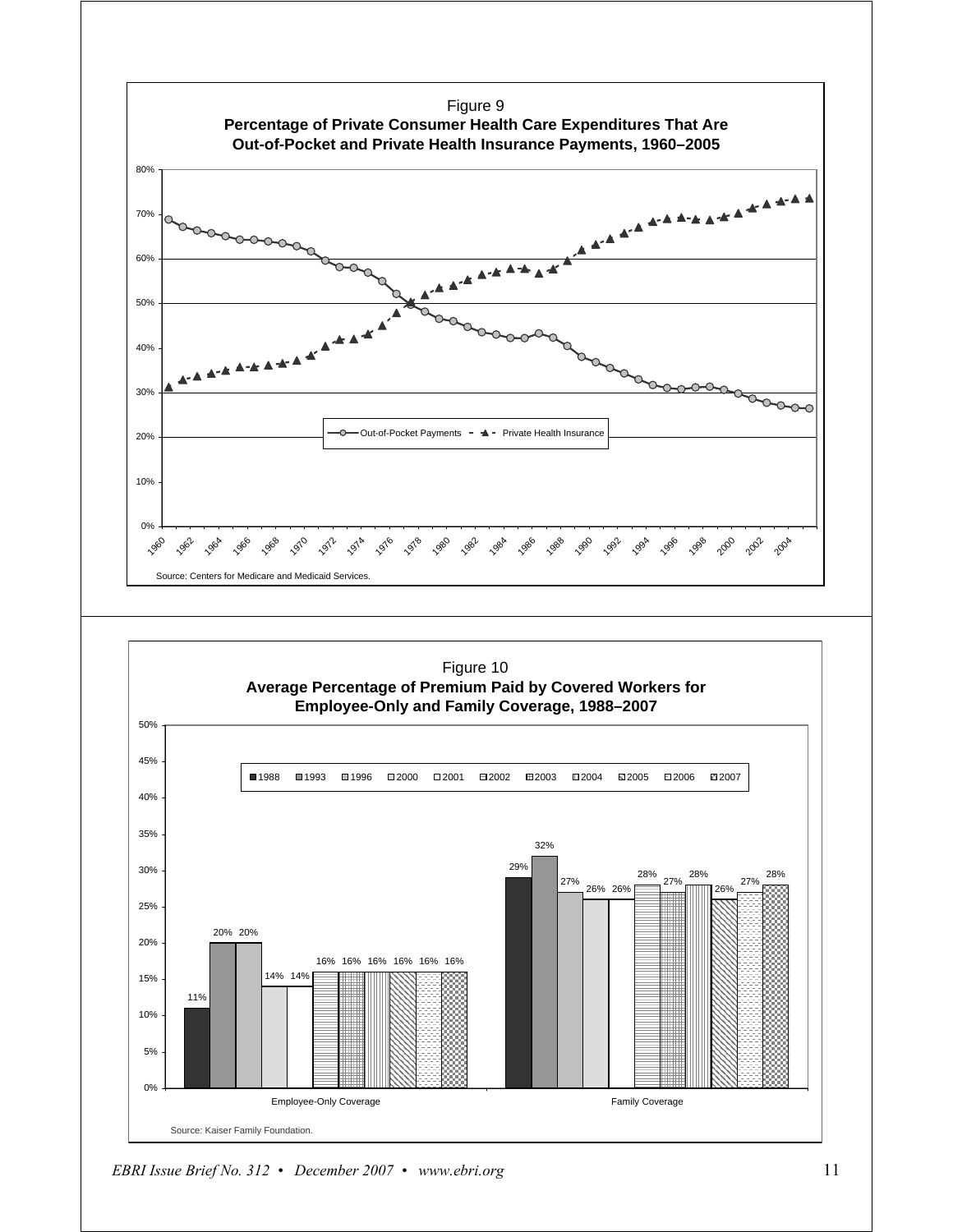Ultimately, CED recommends moving to some type of health insurance exchange from which individuals, who would be given a fixed contribution, could purchase health insurance. The federal government would establish independent regional exchanges that would make available many competing private insurance plans. The exchanges would set standards for the insurers and each year conduct an open enrollment season when individuals could change health plans. The exchanges would manage risk adjustments for insurers, but no one could be denied coverage because of age or prior illness. Every family would receive a fixed-dollar tax credit, sufficient to pay the premium on the basic, low-cost plan in its region, so the family could be insured without cost to them. Any higher-cost policy would be paid by individuals with after-tax dollars. The current tax preference for employer-financed health care would end. As a result, employers would also no longer need to offer health benefits to be competitive in the labor market. Ultimately, some form of broad-based tax on payroll, income, or purchases would finance the universal insurance payments.

 The CED recommendations are described in much greater detail in *Quality, Affordable Health Care for All: Moving Beyond the Employer-Based Health-Insurance System,* a report released by the CED on Oct. 15, 2007<sup>21</sup> This most recent CED report takes a stronger stance on the employment-based health benefits system, now suggesting that it be replaced and going so far as to suggest that it is "dragging down the entire health-care delivery system."

 In June 2007, the ERISA Industry Committee (ERIC), a membership organization representing the employee benefit plans of the largest corporations in the United States, released its position, entitled "New Benefit Platform for Life Security."<sup>22</sup> In it, ERIC outlines its proposed structure that employers could use as an alternative to the current way in which they provide both health and retirement benefits. This proposal has some similarities to the CED proposal, such as the use of an exchange combined with a fixed contribution from employers. The structure provides for portability of health insurance and permits individuals and small businesses to buy into a much larger pooling arrangement than exists today. A "benefit administrator" would take on most, if not all, of the administrative responsibilities now borne by employers, and employers would pay for benefits chosen by their employees through the fixed contribution mentioned above. Employers would continue to be responsible for due diligence and monitoring of the benefits offering by competing benefits administrators.

 Business coalitions have also partnered with other coalitions to promote various positions on health care reform. For example, the Business Roundtable and the National Federation of Independent Business (NFIB) have partnered with AARP and the Service Employees International Union (SEIU) to promote the "Divided We Fail Partnership." The partnership has four guiding principles:

- *Need for health care and financial security.* All Americans have a need for access to health care and long-term financial security.
- *Access to affordable coverage.* All Americans should have access to affordable health care, including prescription drugs, and these costs should not burden future generations.
- *Focus on prevention*. Wellness and prevention efforts, including changes in personal behavior such as diet and exercise, should be top national priorities.
- *Choices for long-term care.* Americans should have choices when it comes to long-term care, allowing them to maintain their independence at home or in their communities with expanded and affordable financing options.

The partnership does not, however, suggest a path to achieving the guiding principles.<sup>23</sup>

 Another coalition of employers and insurers, the "Coalition to Advance Health Care Reform," is more specific in its recommendations for market-based solutions to address the uninsured and health care quality. It supports transparency, electronic medical records, an individual mandate, subsidies for the low-income population, and fundamental reform of the way health insurance is taxed.<sup>24</sup>

 This *Issue Brief* does not do justice to the various proposals mentioned above. The reader should refer to the specific proposals for those details. But their significance is that all the proposals have a common message that employers have reached a tipping point with health benefits and are either proposing alternatives to the status quo or are on the verge of releasing such a proposal.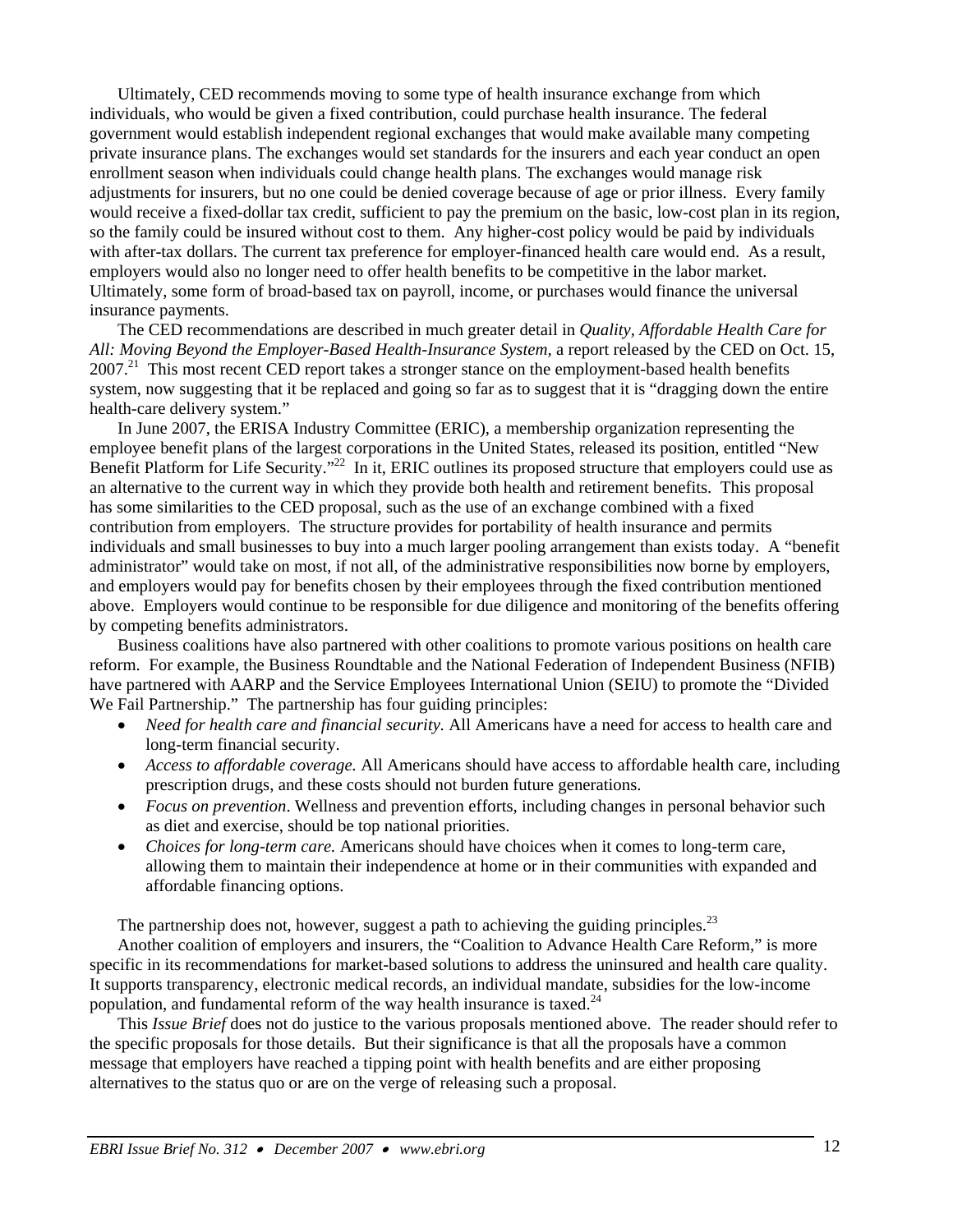While these employer associations are releasing positions on health care reform that suggest that employers are demanding fundamental change in health benefits, some individual employers do not think that they or other employers have reached this point. EBRI interviewed 10 employers for this report. Benefit directors and vice presidents of human resources were included in the interviews, as was one chief financial officer. These individuals often had different perspectives from each other as well as different perspectives from senior management.

 All of these managers worked for "jumbo" employers, ranging in size from 18,000 to more than 200,000 employees. Collectively, these employers covered more than 650,000 workers, not including dependents. Combined employer and employee spending for these 10 employers totaled over \$4 billion in 2006, accounting for nearly one-half of 1 percent of private health care spending in the United States. These 10 employers are based in different parts of the country and represent employers in financial services, various manufacturing sectors, transportation, the service sector, and the public sector. While these employers are not necessarily nationally representative, and not necessarily representative of senior management, their points of view are informative, as they can exert strong influence over policymakers as well as their associations and association members.

#### **Role of the Employer**

 The employers interviewed for this study offer benefits because in their view there is a business case for offering them: All of them think that they must offer health benefits in order to recruit and retain workers in a competitive labor market. Most also think that offering health benefits has a positive effect on worker health status—through prevention and wellness programs and disease management—and therefore productivity, which affects the bottom line. Some employers mentioned the issues of tax effectiveness and collective purchasing and the economies of scale that employers can realize when offering health benefits. But while they think that health benefits have a positive impact on the bottom line through wellness, disease management, and worker productivity, they do not think that it is the role of the employer to ensure that workers have *coverage.* Instead, they believe that their role is to provide *access* to an affordable health plan.

 Nearly all of these employers also believe that making health care more affordable for both employees and employers is a top business priority, although they vary in their approaches toward addressing affordability. Some employers equate affordability with controlling overall health spending in the benefits package through cost-sharing incentives, such as deductibles, co-payments, and increased consumerism. Some focus on managing health care quality, while investing in employee health through healthy worksite and wellness initiatives and health coaches. Some have addressed affordability through provider network design. One employer owned its own HMO and primary care clinics. And one employer reported that it was trying to shape the market through public policy.

 When employers were asked what they were doing that was innovative or unique in the provision of health benefits, it became clear that these employers were not on the verge of dropping these benefits, although it can be argued that they have reached a tipping point with the status quo. These employers noted what could be described as investments in their health benefit programs, as follows:

- The availability of health coaches to both healthy and unhealthy employees.
- Educational campaigns.
- Increased emphasis on preventive care and enhanced wellness programs.
- Increased innovation in disease management programs.
- Elimination of employee and family premiums when choosing a high-performing health plan.
- Elimination of cost-sharing when choosing in-network health care providers.
- No-cost, on-site health screenings.
- Quarterly scorecards of health plans.
- Requests for proposals from health plans every two or three years.

 When asked what would cause an employer to stop offering health benefits, the employers interviewed for this study provided mixed responses. Although it is clear that these employers are not on the verge of dropping benefits, if they were to do so, none of them would be the first to drop benefits. Being the first to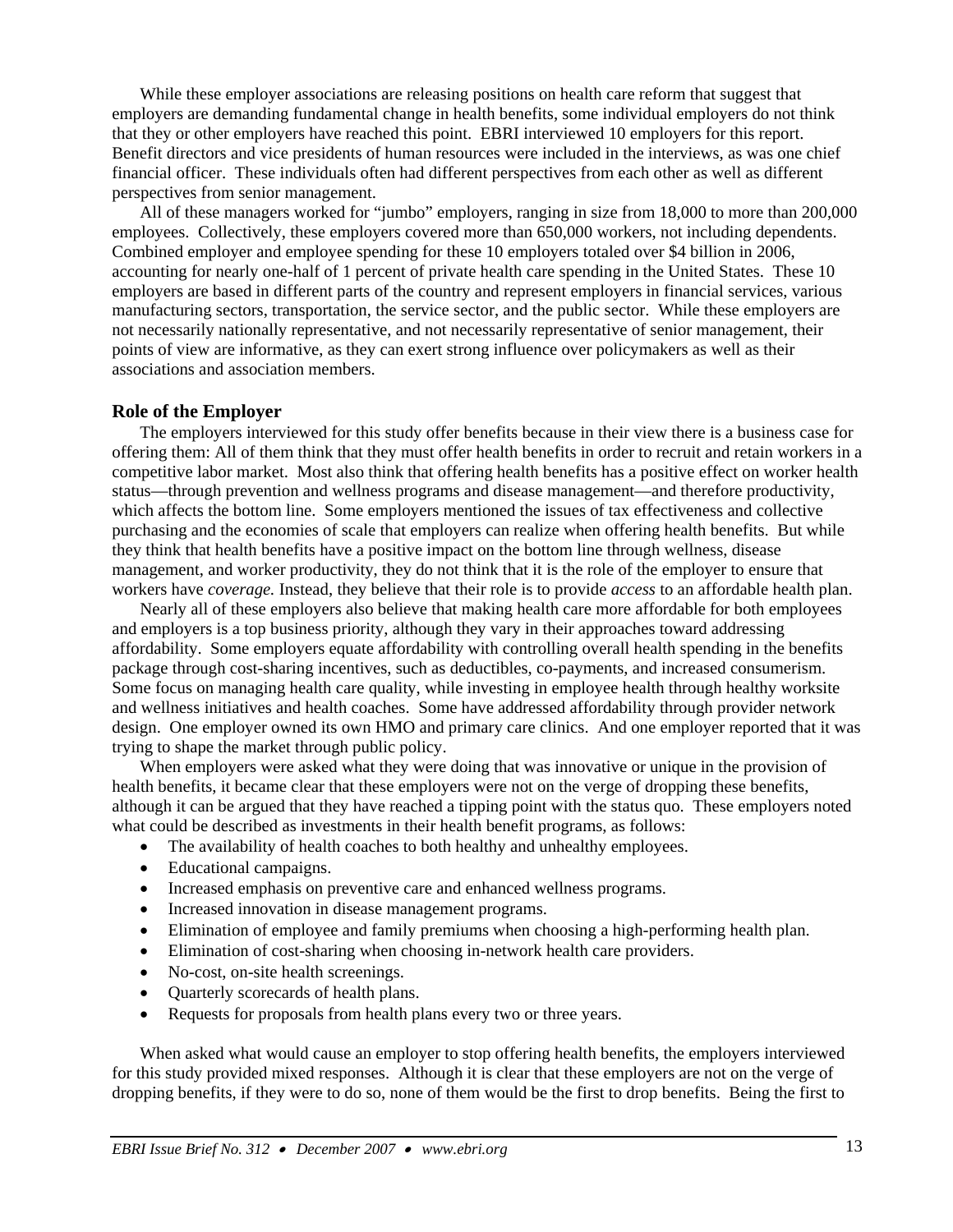drop benefits was described by one employer as "insane." Another employer reported that it would be the *last* to drop benefits. But these employers gave a cadre of collective reasons as to what it would take to cause them to stop offering health benefits. They mentioned the elimination of the employer tax deduction, movement to a universal system, and erosion and/or elimination of ERISA pre-emption.

 They also said that, if other employers dropped coverage, for competitive reasons they would be forced to reconsider their decision to offer benefits. But they do not think other employers are on the verge of dropping health benefits: There is too much risk in being the first employer to drop benefits. And while some employers have been talking about it for years, many employers think that the talk of dropping health benefits is an empty threat. The exception, though, is that these large employers all think that small employers might be on the verge of dropping benefits.

 These employers have mixed opinions when it comes to whether the employment-based health benefits system is the most viable model for providing health insurance. Some think it is the best system available, although they also think that the current system is both "inefficient" and "not intelligent" and that "if we could start over with a clean slate we would not have the current system." They believe that it is a marketbased system where employers can bring about reform to a critical mass of the market easier than individuals can. They believe that employer pooling and leverage is significant. Some think that an improved version of the current system would be the best system. Others go so far as to say that the current system is not the best system because it is inefficient and it lacks transparency.

 The employers who think the current employment-based system is not the best model do not know what a better model would be, but do think that a better model could be designed. While employers have numerous recommendations for improving the current system, they are not suggesting changes that imply the United States should adopt a completely new system of health care financing and delivery. They were nearly unanimous in thinking that the next generation of worker health benefits will have a much greater focus on shared responsibility and accountability.

#### **Role of the Individual**

 The employers interviewed for this study think that individuals do not play a big role in health care. They think individuals are "disengaged," have an "entitlement mentality," and have made lifestyle choices that had led to poor health. At the same time, employers also think that they have contributed to the current negative role of individuals by creating plan designs that disengage individuals from the true cost of health care and health status. Furthermore, while they believe that individuals need to be become more engaged and should make informed decisions, they admit that individuals have not been provided sufficient information to do so.

#### **Role of the Government**

 Employers think that the government should be a partner when it comes to health care and benefits. They want the government to establish quality standards through some type of national forum; they want the uninsured covered—although not necessarily through mandates; and they want the government to continue in its role of safety net provider. Employers understand why the states are challenging ERISA but are for the most part against states having more regulatory authority over employment-based health benefits. They think the government should be more focused on provider reimbursement issues as well as cost and quality transparency issues, and should let employers continue to be innovative in the provision of health benefits. Ultimately, though, employers believe that they have an obligation to employees to improve health care quality, and think that they will need to drive efforts to bring more transparency to health care quality.

## *Retiree Health Benefits*

 While it is still debatable whether employers have reached a tipping point with health benefits for *active workers*, there is no question they have reached it for *retirees*; in fact, they reached it in the mid-1990s. Research has consistently found that fewer employers are offering retiree health benefits than in the past, and that when retiree health benefits are offered, retirees are experiencing various combinations of rising premiums, higher out-of-pocket expenses, and more stringent eligibility requirements. In fact, most active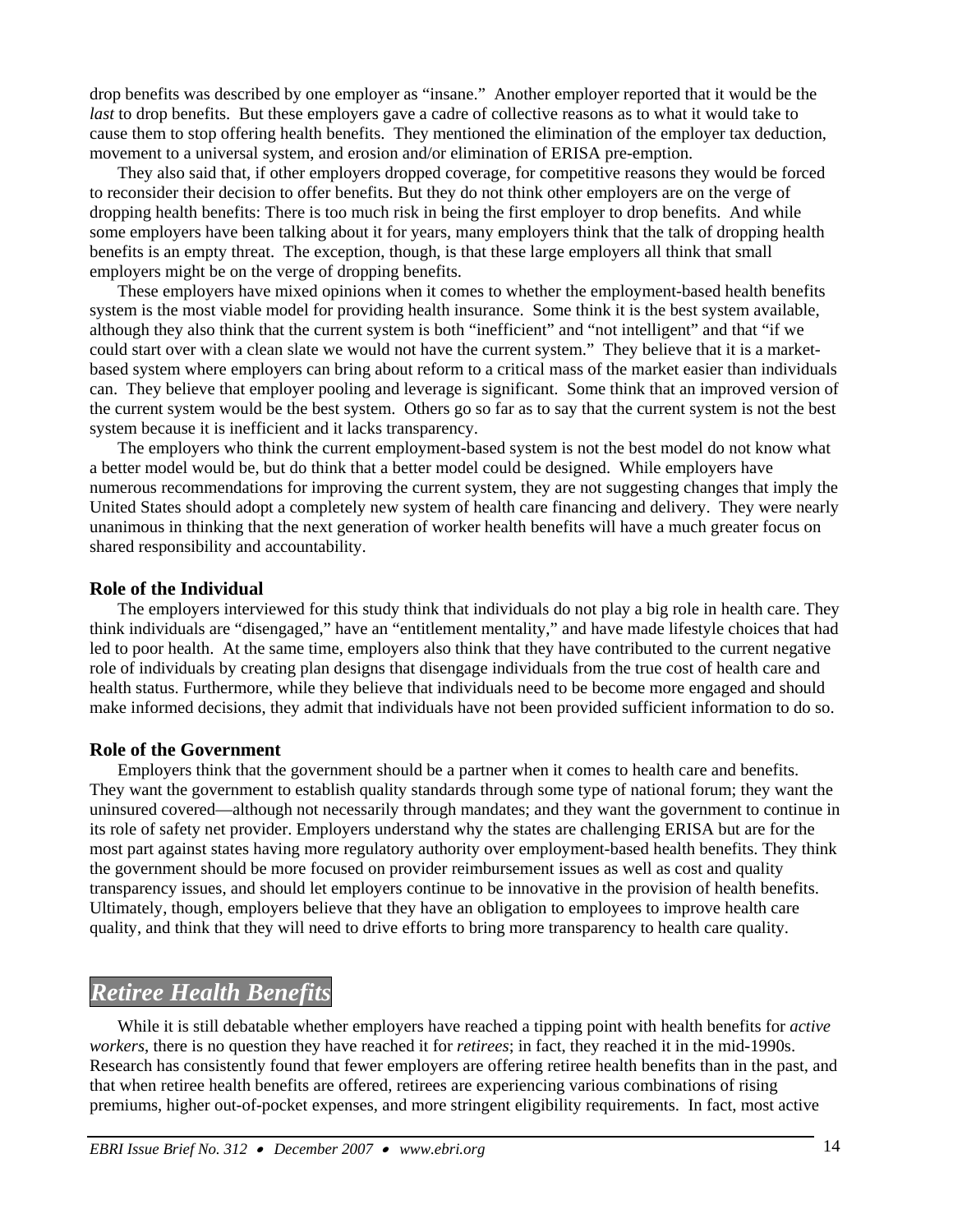workers will never be eligible for health insurance in retirement through a former employer. The Agency for Healthcare Research and Quality (AHRQ) reports that only 13 percent of private-sector establishments offered health benefits to early retirees in 2005, down from 22 percent in 1997 (Figure 11). Furthermore, 13 percent of private-sector establishments offered health benefits to Medicare-eligible retirees in 2005, down from 20 percent in 1997. The trend among large employers—those most likely to offer health benefits—has been down as well (Figure 12).

 One of the most important factors (if not the most important) that led to the erosion in retiree health benefits was a 1990 accounting rule change issued by the Financial Accounting Standards Board (FASB). Known as Financial Accounting Statement No. 106 (FAS 106), "Employer's Accounting for Postretirement Benefits Other Than Pensions," it required employers to report retiree health liabilities on the balance sheet. The accounting rule change was issued in December 1990 and triggered many of the changes that privatesector employers have made to retiree health benefits since the early 1990s. But even in the late 1980s, before FAS 106 was approved, studies were examining how the proposed changes would cause employers to reconsider their sponsorship of these benefits, and some employers made changes to retiree health benefits in anticipation of FAS 106 (Employee Benefit Research Institute, 1987). While FASB is not on the verge of an accounting rule change that would affect active worker health benefits, public policy proposals—for example, those that would remove ERISA pre-emption or fundamentally change the tax treatment of health insurance—could have the same impact on active worker health benefits as FAS 106 had on health benefits for retirees.<sup>25</sup>

## *Conclusion*

 The employment-based based system of providing health benefits has been described a number of different ways. As mentioned and cited above, it has been characterized as "vanishing" and "failing." It has been suggested that "[employers] are fleeing the system," "employer-based health care is ending. It is dying in front of our very eyes," and that "employer-based health coverage is melting away like a popsicle on the summer sidewalk." Some organizations and policymakers do not go so far as to say that employment-based health benefits are dying, vanishing, or have reached a tipping point, but they promote policies that would effectively end employment-based health benefits as they currently exist.

 Evaluation of recent data does not suggest that employment-based health benefits for active workers are vanishing, although employers have clearly moved away from providing health benefits to retirees. The percentage of employers offering health benefits has fallen from its 2000 peak, but it is about where it was in the mid-1990s and has been stable since 2005. Between the mid-1990s and 2005, the percentage of workers with *access* to health benefits through their own job has been stable, and, while the percentage of workers *taking coverage* when offered is down slightly from mid-1990 levels, very few workers who are offered health benefits are uninsured—only about 5 percent. Roughly 71 percent of workers have health benefits through an employer, and this number has been in the low 70 percent range since 1994.

 There is no question, however, that workers are paying more for health benefits and that the level of costsharing (i.e., deductibles and co-payments) has increased much faster than inflation. There is also no question that there are shortcomings with the employment-based system and that the message from associations representing employers is that the existing employment-based system must be replaced with something else. Individual employers agree that the status quo must change, but they believe that there is a business case for offering health benefits, and they continue to invest in their programs. They think that health benefits must evolve to include greater shared responsibility and accountability on the part of workers and their families. They all agree that if one major employer were to drop health benefits, others would immediately begin to assess whether or not they should follow, on the one hand, or take advantage of others dropping the benefits to enhance talent acquisition. They also agree that public policy changes, such as the erosion or elimination of ERISA pre-emption, could mean the end of large employer self-funded employment-based health benefits as we know them.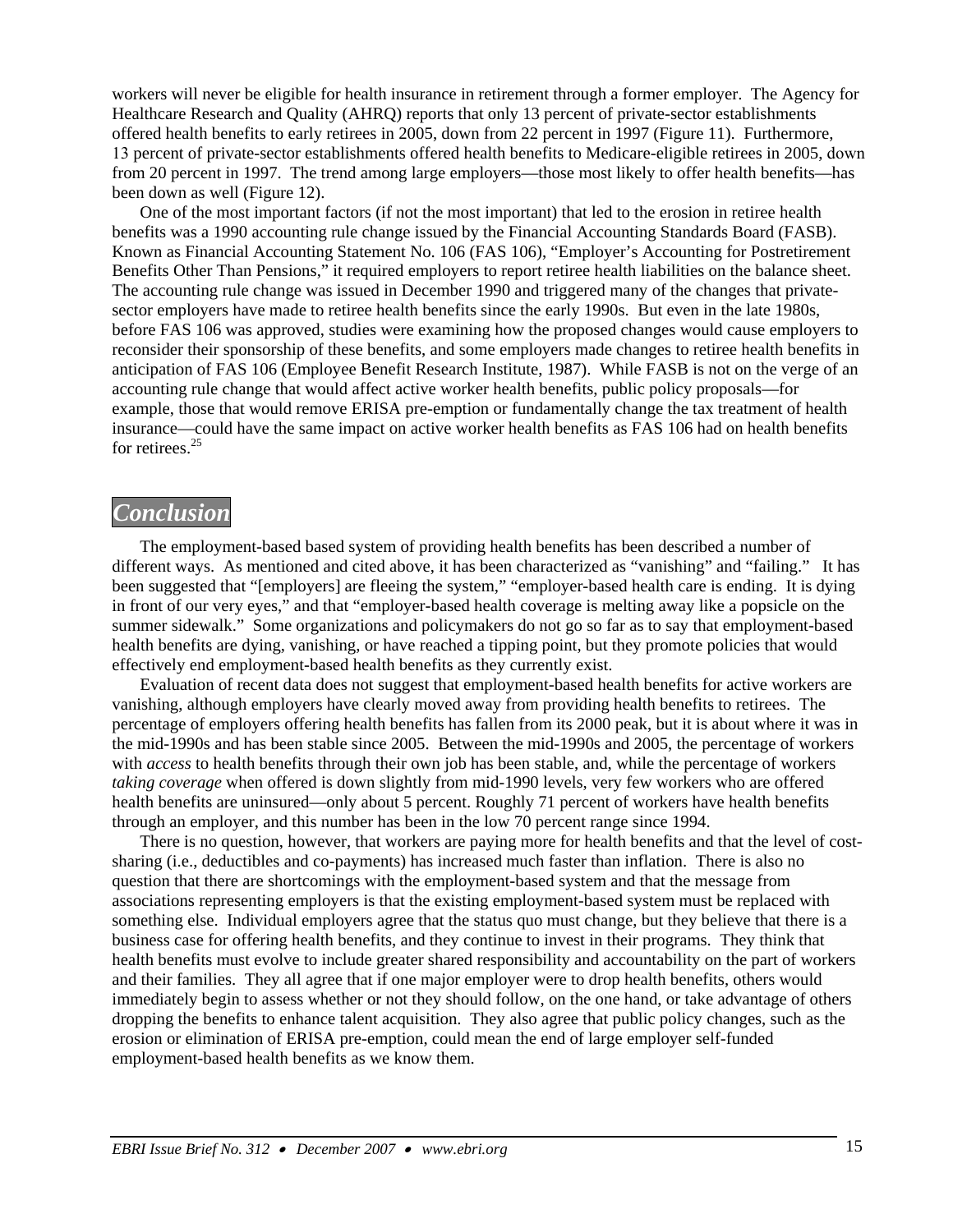



*EBRI Issue Brief No. 312 • December 2007 • www.ebri.org* 16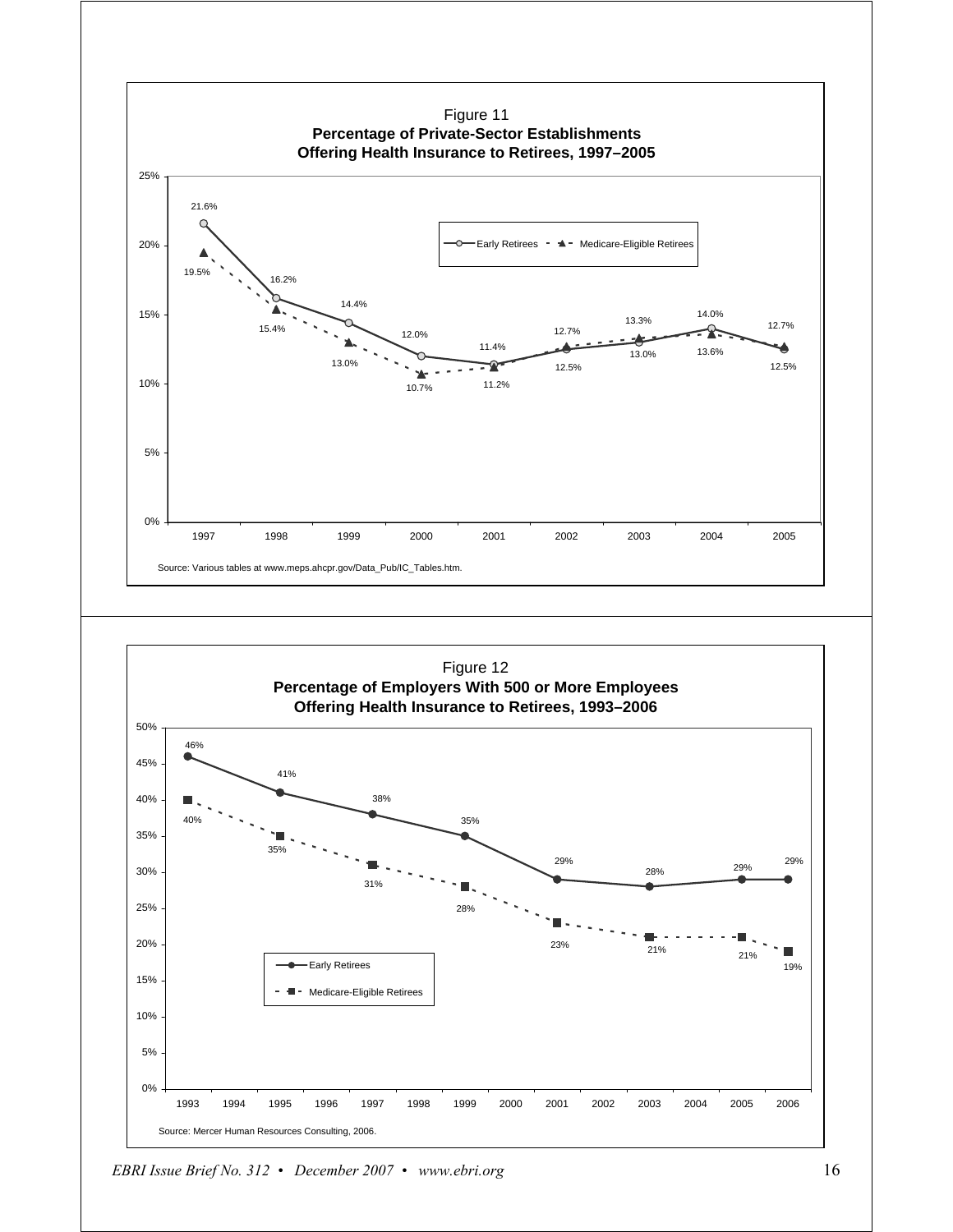#### *RESOURCES*

For more information about the various associations mentioned in this report as well as other organizations with positions on health care reform, see the links below.

#### **AFL-CIO**

www.aflcio.org/aboutus/thisistheaflcio/ecouncil/ec03062007.cfm?RenderForPrint=1

**America's Health Insurance Plans (AHIP)**  www.ahipbelieves.com/AVisionforReform/tabid/57/Default.aspx

#### **Better Health Care Together**  www.americansforhealthcare.org/index.cfm

**Bipartisan Group of 10 Senators**  www.wyden.senate.gov/media/2007/02132007\_Health\_Care\_Letter.htm

#### **Coalition to Advance Health Care Reform**  www.coalition4healthcare.org

**Committee for Economic Development (CED)**  www.ced.org/docs/report/report\_healthcare200710.pdf

#### **Divided We Fail Partnership**  http://www.aarp.org/issues/dividedwefail/

#### **ERISA Industry Committee (ERIC)**  www.eric.org

**Federation of American Hospitals**  http://www.fah.org/passport/HCP%20PPT%20Designed%202-16-07.pdf

#### **Health Coverage Coalition for the Uninsured**  www.coalitionfortheuninsured.org/

#### **HR Policy Association (HRPA)**  www.hrpolicy.org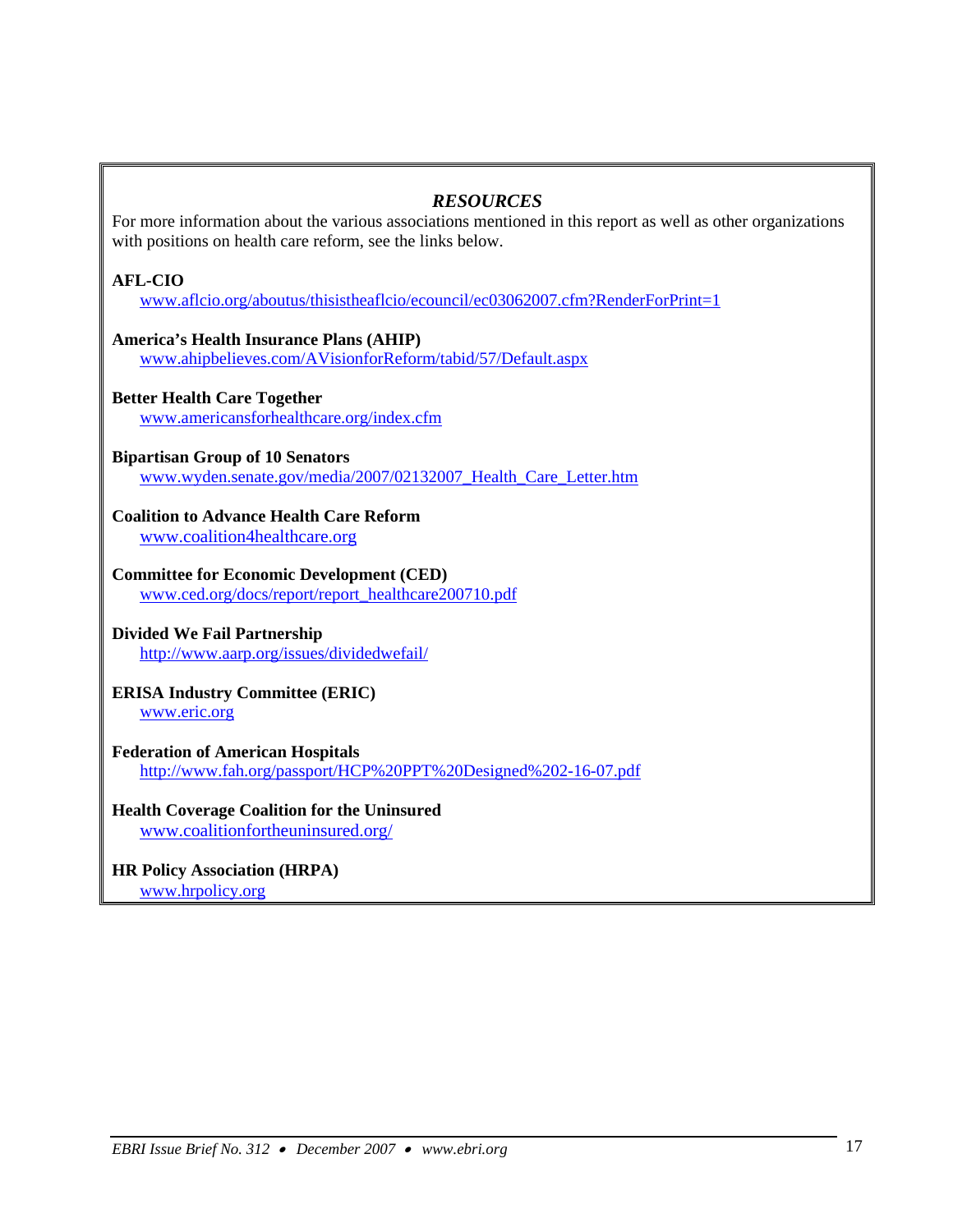## *References*

- Cannon, Michael F. "Combining Tax Reform and Health Care Reform With Large HSAs." *Tax & Budget Bulletin*. No. 23 (May 2005), http://www.cato.org/pubs/tbb/tbb-0505-23.pdf.
- Claxton, Gary, Jon Gabel, Isadora Gil, Jeremy Pickreign, Heidi Whitmore, Benjamin Finder, Bianca DiJulio, and Samantha Hawkins. "Health Benefits In 2006: Premium Increases Moderate, Enrollment In Consumer-Directed Health Plans Remains Modest." *Health Affairs* Web Exclusive, September 26, 2006, http://content.healthaffairs.org/cgi/reprint/25/6/w476?ijkey=gU80Qa01mo8pg&keytype=ref&siteid= healthaff.
- Employee Benefit Research Institute. *Measuring and Funding Corporate Liabilities for Retiree Health Benefits*. Washington, DC: Employee Benefit Research Institute, 1987.
- Fronstin, Paul. "Employment-Based Health Benefits: Access and Coverage, 1988–2005." *EBRI Issue Brief,* no. 303 (Employee Benefit Research Institute, March 2007).

\_\_\_\_\_\_\_\_. "Health Savings Accounts and Other Account-Based Health Plans." *EBRI Issue Brief*, no. 273 (Employee Benefit Research Institute, September 2004).

\_\_\_\_\_\_\_\_. "Savings Needed to Fund Health Insurance and Health Care Expenses in Retirement." *EBRI Issue Brief,* no. 295 (Employee Benefit Research Institute, July 2006).

- Fronstin, Paul, and Dallas. L. Salisbury. "Health Insurance and Taxes: Can Changing the Tax Treatment of Health Insurance Address Challenges in Our Health Care System?" *EBRI Issue Brief,* no. 309 (Employee Benefit Research Institute, September 2007).
- Gladwell, Malcolm. *The Tipping Point: How Little Things Can Make a Big Difference*. Rockland, MA: Wheeler Publishing, 2003.
- Goodman, John C. "Characteristics of an Ideal Health Care System." *NCPA Policy Report.* No. 242 (April 2001), http://www.ncpa.org/pub/st/st242/st242.pdf
- Helman, Ruth, and Paul Fronstin. "Public Attitudes on the U.S. Health Care System: Findings from the Health Confidence Survey." *EBRI Issue Brief,* no. 275 (Employee Benefit Research Institute, November 2004).
- Mercer Human Resource Consulting. *National Survey of Employer-sponsored Health Plans: 2006 Survey Report*. New York: Mercer Human Resource Consulting, 2007.
- Porter, Michael E., and Elizabeth Olmsted Teisberg. *Redefining Health Care: Creating Value-Based Competition on Results*. Boston, MA: Harvard Business School Press, 2006.
- Tanner, Michael. "What's Wrong with the Present System." In G. Arnett, ed. , *Empowering Health Care Consumers Through Tax Reform*. Ann Arbor, MI: University of Michigan Press, 1999.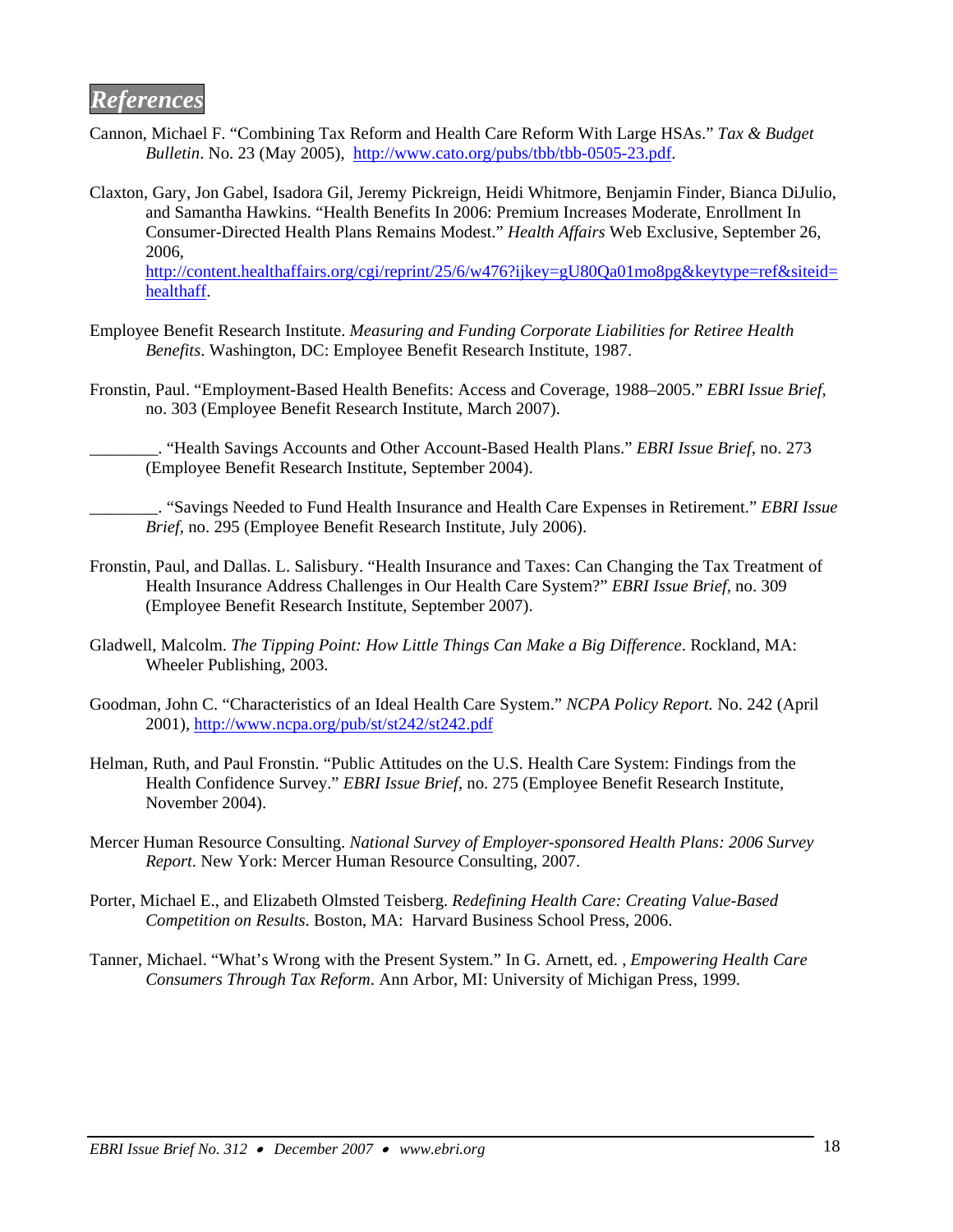## *Endnotes*

<sup>1</sup> See http://www.pnhp.org/news/2006/april/the\_healthcare\_tipp.php, http://www.consumerwatchdog.org/healthcare/co/?postId=5208, http://www.businessweek.com/adsections/2005/pdf/0525\_healthcosts.pdf and http://www.msnbc.com/id/9816109/

 $2$  See Fronstin (2007).

 $3 \text{ http://www.americanprogress.org/events/2007/04/business-healthcare.html}$ 

<sup>4</sup> See page xi in http://www.ced.org/docs/report/report\_healthcare200710.pdf

<sup>5</sup> See page 11 in http://www.brook.edu/comm/events/20060616.pdf

<sup>6</sup> See page 12 in http://www.brook.edu/comm/events/20060616.pdf

<sup>7</sup> See http://wyden.senate.gov/

<sup>8</sup> Also see Cannon (2005), Goodman (2002), Tanner (1999), and http://www.reason.org/phprint.php4

<sup>9</sup> See http://www.health08.org/sidebyside.cfm and

http://www.commonwealthfund.org/publications/publications\_show.htm?doc\_id=469753

<sup>10</sup> ERISA supersedes, or "pre-empts," state laws that "relate to" employer-sponsored benefits, although ERISA preserves the states' ability to regulate the "business of insurance." ERISA is coming under intense scrutiny from consumer advocates and state and federal lawmakers who believe that it prevents the states from carrying out comprehensive health insurance reform. In short, their complaint is that ERISA prevents the states from regulating employment-based group health plans.

<sup>11</sup> See http://www.kff.org/insurance/loader.cfm?url=/commonspot/security/getfile.cfm&PageID=13512 for 2000 data. and Claxton et al. (2006) for 2006 data.

<sup>12</sup> See Jon Gabel, "Trends in Employer Based Health Insurance," presentation to the Colorado Health Care Foundation, July 26, 2007, in Beaver Creek, CO.

<sup>13</sup> See Fronstin (2004) for more information about account-based health plans.

<sup>14</sup> See www.leapfroggroup.org

15 See http://healthcaredisclosure.org/

<sup>16</sup> See http://www.hrpolicy.org/initiatives/pharma\_1.asp

17 See http://www.aqaalliance.org/ and http://www.hrpolicy.org/initiatives/hcqi.asp

 $18$  While the 2 percent administrative fee on top of full premiums on an after-tax basis may not be affordable for employees, research has shown that employers bear part of the burden of COBRA in that the 2 percent fee does not come close to covering the cost of administration and adverse selection.

<sup>19</sup> See Exhibit 4.2 in http://www.kff.org/insurance/7527/upload/7527.pdf

<sup>20</sup> See http://www.ced.org/docs/report/report\_2007healthcare\_ebi.ndf

<sup>21</sup> See http://www.ced.org/docs/report/report\_healthcare200710.pdf

<sup>22</sup> See http://maxx.eric.org/uploadFiles/B86A00000009.filename.ERIC\_New\_Benefit\_Platform\_FL0614.pdf This proposal also provides for a retirement plan for all workers and calls for subsidies for low-income workers who cannot afford to save for retirement.

23 See http://www.aarp.org/issues/dividedwefail/

<sup>24</sup> See www.coalition4healthcare.org

 $25$  For a more detailed treatment of trends in retiree health benefits, see Fronstin (2006).